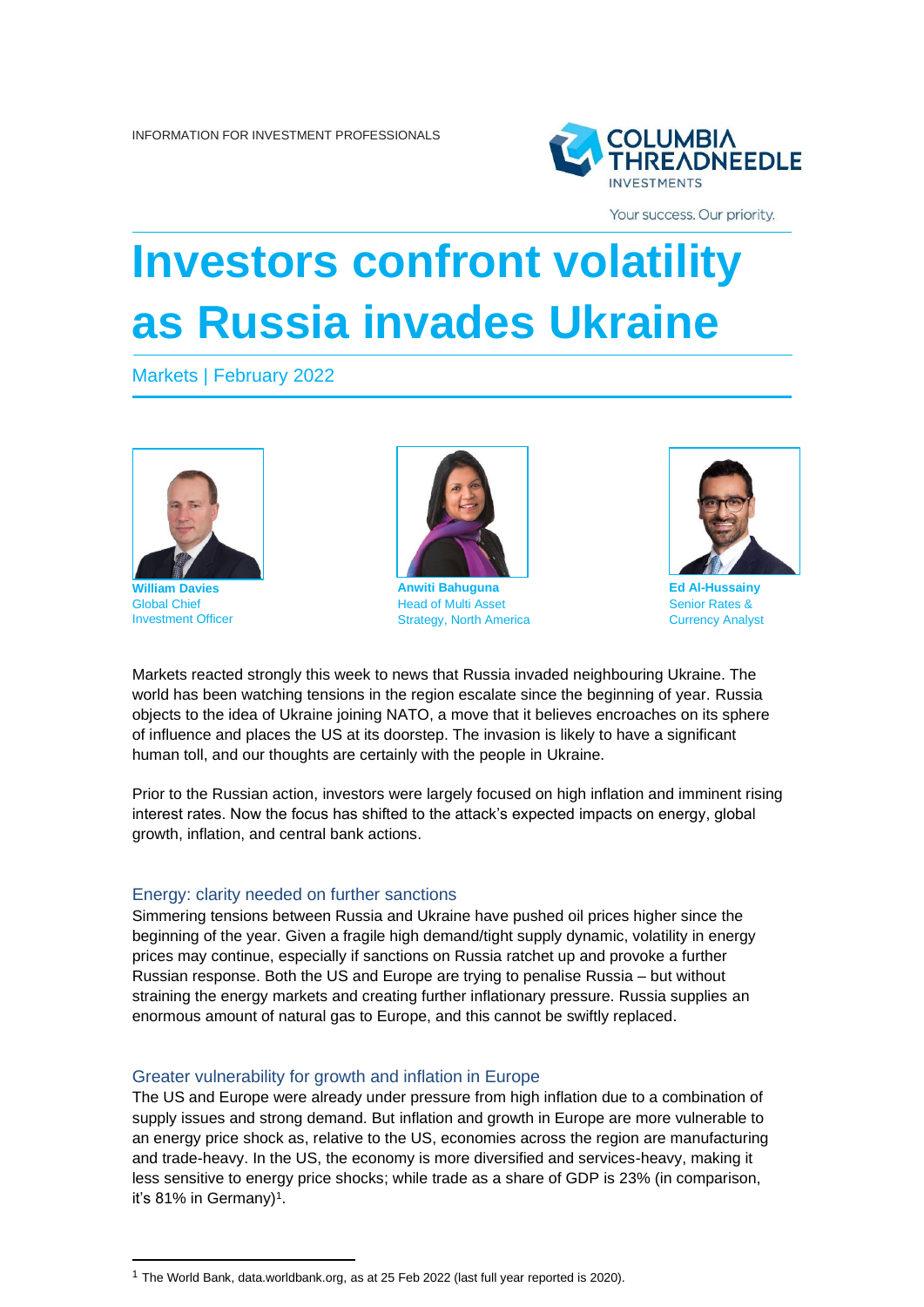## The Fed is unlikely to change course on tightening monetary policy

For central banks, the geopolitical tensions introduce complexity on the timing and magnitude of rate hikes. The European Central Bank's (ECB) strategy may be impacted more directly should the crisis escalate (and we may see it delay plans to withdraw monetary accommodation later this year). In the US, the Fed is unlikely to change course on tightening monetary policy and we continue to expect the first 25 basis point hike in the Fed Funds Rate in March.

The Fed will be looking for a slowdown in inflation and wage growth in the second half of 2022 as a guide on whether to accelerate or decelerate monetary tightening. Oil prices are unlikely to play a major role in this decision, unless any change were to impact the outlook for economic growth meaningfully.

## Market response

We are seeing a risk-off sentiment across emerging markets, as the possibility of imposed sanctions increases, although Russia and Ukraine together comprise around 3.5% of the Emerging Market Debt hard currency index. From a credit perspective, investment grade and high yield markets appear to be selling first and asking questions later. Most Russian companies are at the lower end of Investment Grade ratings and could be downgraded to High Yield as a result of sanction risks.

## Our portfolios

Across global equities portfolios, we have no direct exposure to Russia or Ukraine, while our Global Emerging Market equities portfolios have around 4.5% investment in Russian companies<sup>2</sup> with minimal exposure to Ruble-denominated names.

On the fixed income side, strategies such as Threadneedle (Lux) Global Investment Grade Credit Opportunities, Threadneedle (Lux) Global Corporate Bond, and Threadneedle (Lux) European Corporate Bond have no exposure to Russia or Ukraine. We have been selective in what we are doing in portfolios, focusing on fundamental credit research and bonds that are selling off at least as much as the market but with less negative connections to what could be a longer conflict.

## Now is not the time to panic

Market corrections driven by wars and oil market disruptions have historically been sharp but short-lived. As ever, volatility creates an urge among investors to do something, but our guide continues to be to stay invested and focused on long-term goals. Active asset management can help investors ride out short-term shocks in markets while capitalising on longer-term trends.

While recent events have been a difficult period for markets, it's important to remember that volatility can offer opportunities to identify valuation discrepancies, unearth hidden gems or add to existing holdings at opportune moments.

<sup>&</sup>lt;sup>2</sup> Source: Columbia Threadneedle Investments, Bloomberg, as at 24 February 2022.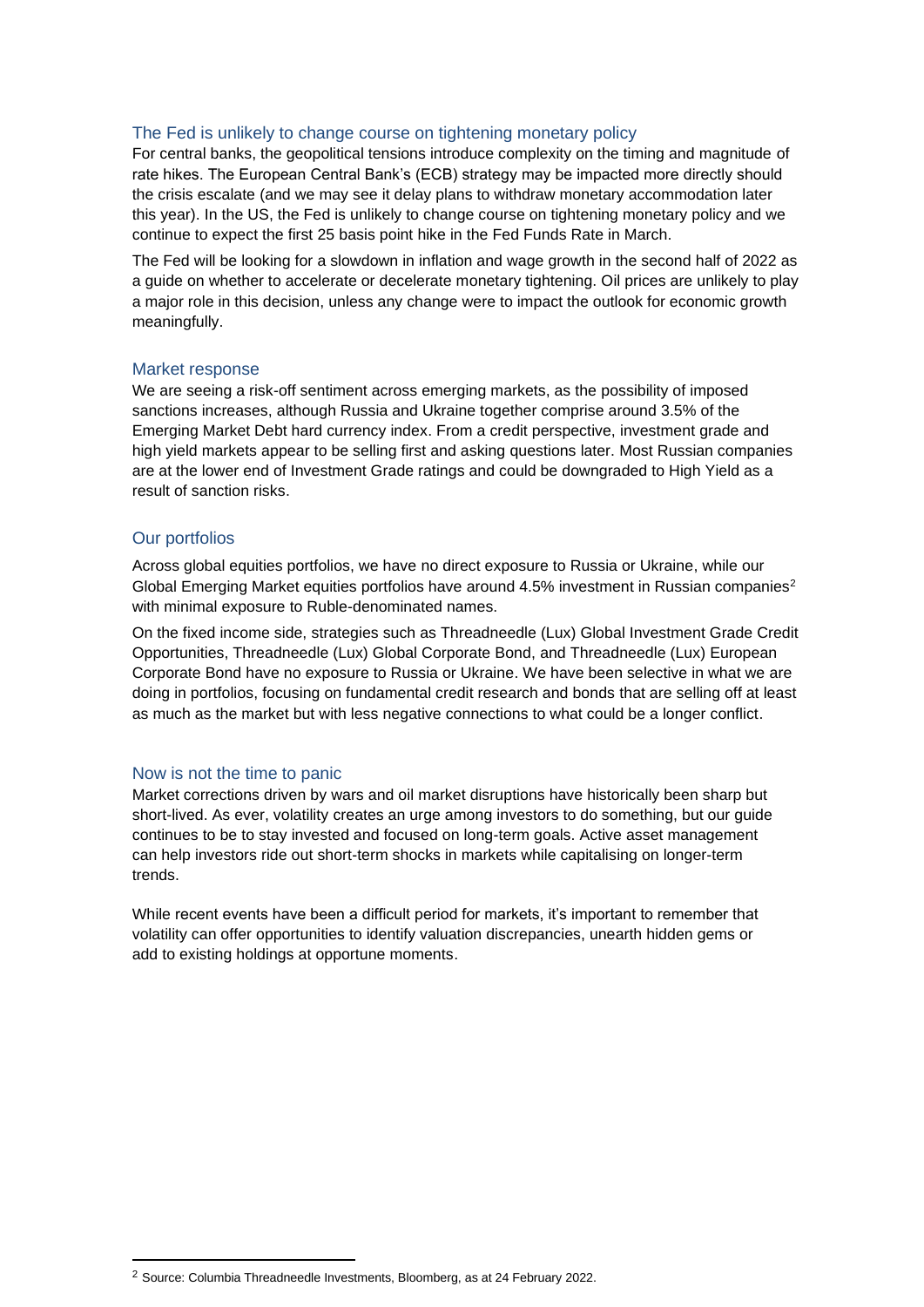

**Important Information: For use by professional clients and/or equivalent investor types in your jurisdiction (not to be used with or passed on to retail clients). This is a marketing communication.** 

This document is intended for informational purposes only and should not be considered representative of any particular investment. This should not be considered an offer or solicitation to buy or sell any securities or other financial instruments, or to provide investment advice or services. **Investing involves risk including the risk of loss of principal. Your capital is at risk.** Market risk may affect a single issuer, sector of the economy, industry or the market as a whole. The value of investments is not guaranteed, and therefore an investor may not get back the amount invested. **International investing** involves certain risks and volatility due to potential political, economic or currency fluctuations and different financial and accounting standards. **The securities included herein are for illustrative purposes only, subject to change and should not be construed as a recommendation to buy or sell. Securities discussed may or may not prove profitable.** The views expressed are as of the date given, may change as market or other conditions change and may differ from views expressed by other Columbia Threadneedle Investments (Columbia Threadneedle) associates or affiliates. Actual investments or investment decisions made by Columbia Threadneedle and its affiliates, whether for its own account or on behalf of clients, may not necessarily reflect the views expressed. This information is not intended to provide investment advice and does not take into consideration individual investor circumstances. Investment decisions should always be made based on an investor's specific financial needs, objectives, goals, time horizon and risk tolerance. Asset classes described may not be suitable for all investors. **Past performance does not guarantee future results, and no forecast should be considered a guarantee either.** Information and opinions provided by third parties have been obtained from sources believed to be reliable, but accuracy and completeness cannot be guaranteed. This document and its contents have not been reviewed by any regulatory authority.

**In Australia**: Issued by Threadneedle Investments Singapore (Pte.) Limited ["TIS"], ARBN 600 027 414. TIS is exempt from the requirement to hold an Australian financial services licence under the Corporations Act and relies on Class Order 03/1102 in marketing and providing financial services to Australian wholesale clients as defined in Section 761G of the Corporations Act 2001. TIS is regulated in Singapore (Registration number: 201101559W) by the Monetary Authority of Singapore under the Securities and Futures Act (Chapter 289), which differ from Australian laws.

**In Singapore**: Issued by Threadneedle Investments Singapore (Pte.) Limited, 3 Killiney Road, #07-07, Winsland House 1, Singapore 239519, which is regulated in Singapore by the Monetary Authority of Singapore under the Securities and Futures Act (Chapter 289). Registration number: 201101559W. This document has not been reviewed by the Monetary Authority of Singapore.

**In Japan**: Issued by Columbia Threadneedle Investments Japan Co., Ltd. Financial Instruments Business Operator, The Director-General of Kanto Local Finance Bureau (FIBO) No.3281, and a member of Japan Investment Advisers Association.

**In Hong Kong**: Issued by Threadneedle Portfolio Services Hong Kong Limited 天利投資管理香港 有限公司. Unit 3004, Two Exchange Square, 8 Connaught Place, Hong Kong, which is licensed by the Securities and Futures Commission ("SFC") to conduct Type 1 regulated activities (CE:AQA779). Registered in Hong Kong under the Companies Ordinance (Chapter 622), No. 1173058.

**In the UK**: Issued by Threadneedle Asset Management Limited, registered in England and Wales, No. 573204. Registered Office: Cannon Place, 78 Cannon Street, London EC4N 6AG. Authorised and regulated in the UK by the Financial Conduct Authority.